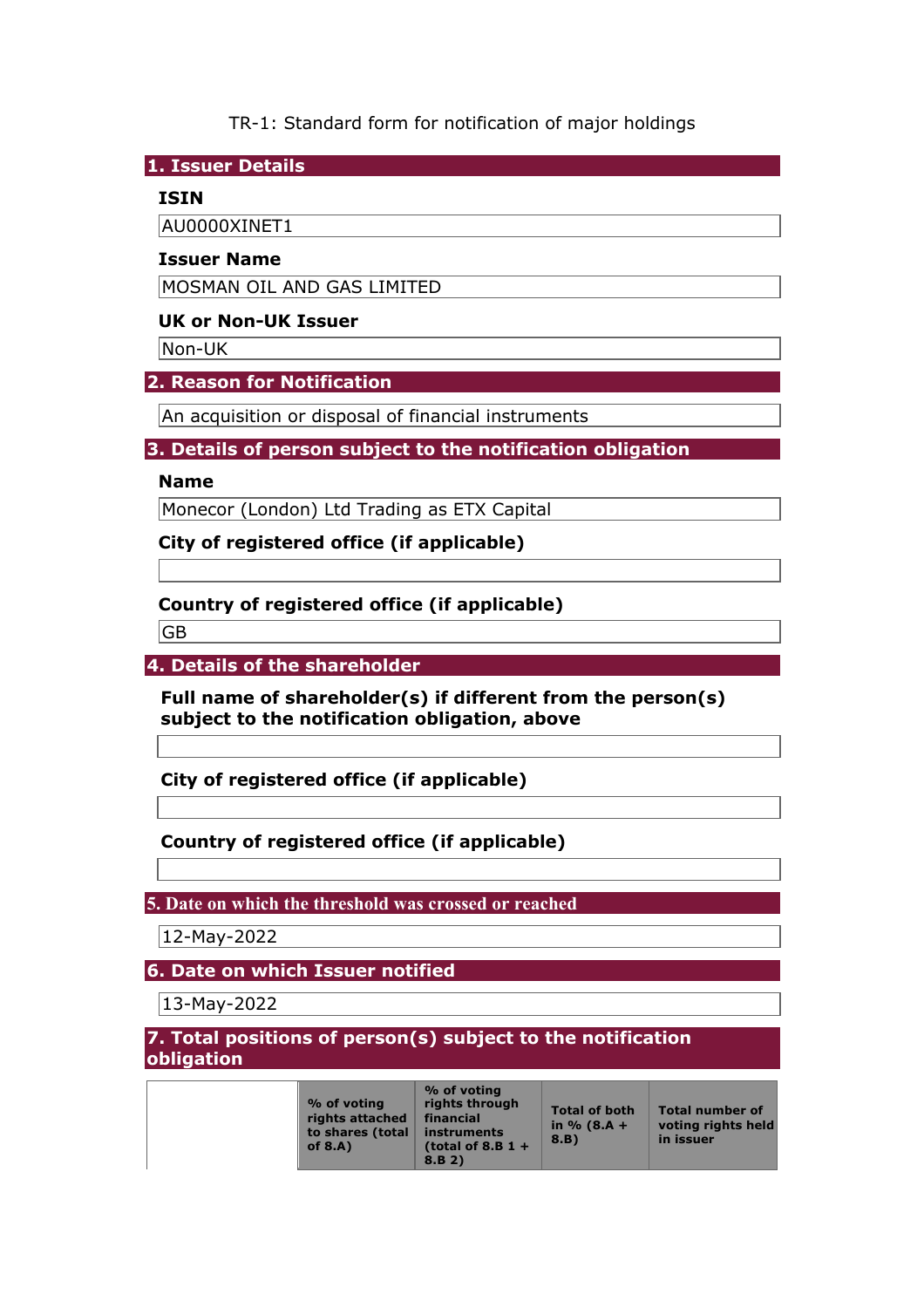| Resulting<br>situation on<br>the date on<br>which<br>threshold was<br>crossed or<br>reached | 5.110000 | 1.860000 | 6.970000 | 267946970 |
|---------------------------------------------------------------------------------------------|----------|----------|----------|-----------|
| Position of<br>previous<br>notification (if<br>applicable)                                  | 7.710000 | 0.040000 | 7.750000 |           |

### **8. Notified details of the resulting situation on the date on which the threshold was crossed or reached**

### **8A. Voting rights attached to shares**

| <b>Class/Type of</b><br>shares ISIN<br>code(if possible) | Number of direct<br>voting rights<br>(DTR5.1) | Number of<br>indirect voting<br>rights (DTR5.2.1) | % of direct voting<br>rights (DTR5.1) | $\%$ of indirect<br>voting rights<br>(DTR5.2.1) |
|----------------------------------------------------------|-----------------------------------------------|---------------------------------------------------|---------------------------------------|-------------------------------------------------|
| AU0000XINET1                                             | 196446970                                     |                                                   | 5.110000                              |                                                 |
| Sub Total 8.A                                            | 196446970                                     |                                                   | 5.110000%                             |                                                 |

#### **8B1. Financial Instruments according to (DTR5.3.1R.(1) (a))**

| <b>Type of financial</b><br>instrument | date | <b>period</b> | Number of voting rights that<br><b>Expiration Exercise/conversion may be acquired if the</b><br>instrument is<br>exercised/converted | $%$ of<br>voting<br>riahts |
|----------------------------------------|------|---------------|--------------------------------------------------------------------------------------------------------------------------------------|----------------------------|
| Sub Total 8.B1                         |      |               |                                                                                                                                      |                            |

#### **8B2. Financial Instruments with similar economic effect according to (DTR5.3.1R.(1) (b))**

| <b>Type of</b><br>financial<br>instrument | <b>Expiration date</b> | Exercise/conversion<br>period | <b>Physical or</b><br>cash<br>settlement | Number of<br>voting rights | % of voting<br>$l$ rights |
|-------------------------------------------|------------------------|-------------------------------|------------------------------------------|----------------------------|---------------------------|
| <b>CFD</b>                                | 30/11/2023             |                               | Cash                                     | 71500000 1.860000          |                           |
| Sub Total 8.B2                            |                        |                               |                                          |                            | 71500000 1.860000%        |

#### **9. Information in relation to the person subject to the notification obligation**

1. Person subject to the notification obligation is not controlled by any natural person or legal entity and does not control any other undertaking(s) holding directly or indirectly an interest in the (underlying) issuer.

| <b>Ultimate</b><br>controlling person | Name of<br>controlled<br>undertaking | $\mathcal{O}_0$ of voting<br>rights if it equals through financial<br>the notifiable<br>threshold | $\frac{1}{2}$ of voting rights<br>or is higher than instruments if it equals<br>or is higher than the<br>notifiable threshold | <b>Total of both if it</b><br>equals or is<br>higher than the<br>notifiable<br>threshold |
|---------------------------------------|--------------------------------------|---------------------------------------------------------------------------------------------------|-------------------------------------------------------------------------------------------------------------------------------|------------------------------------------------------------------------------------------|
|                                       |                                      |                                                                                                   |                                                                                                                               |                                                                                          |